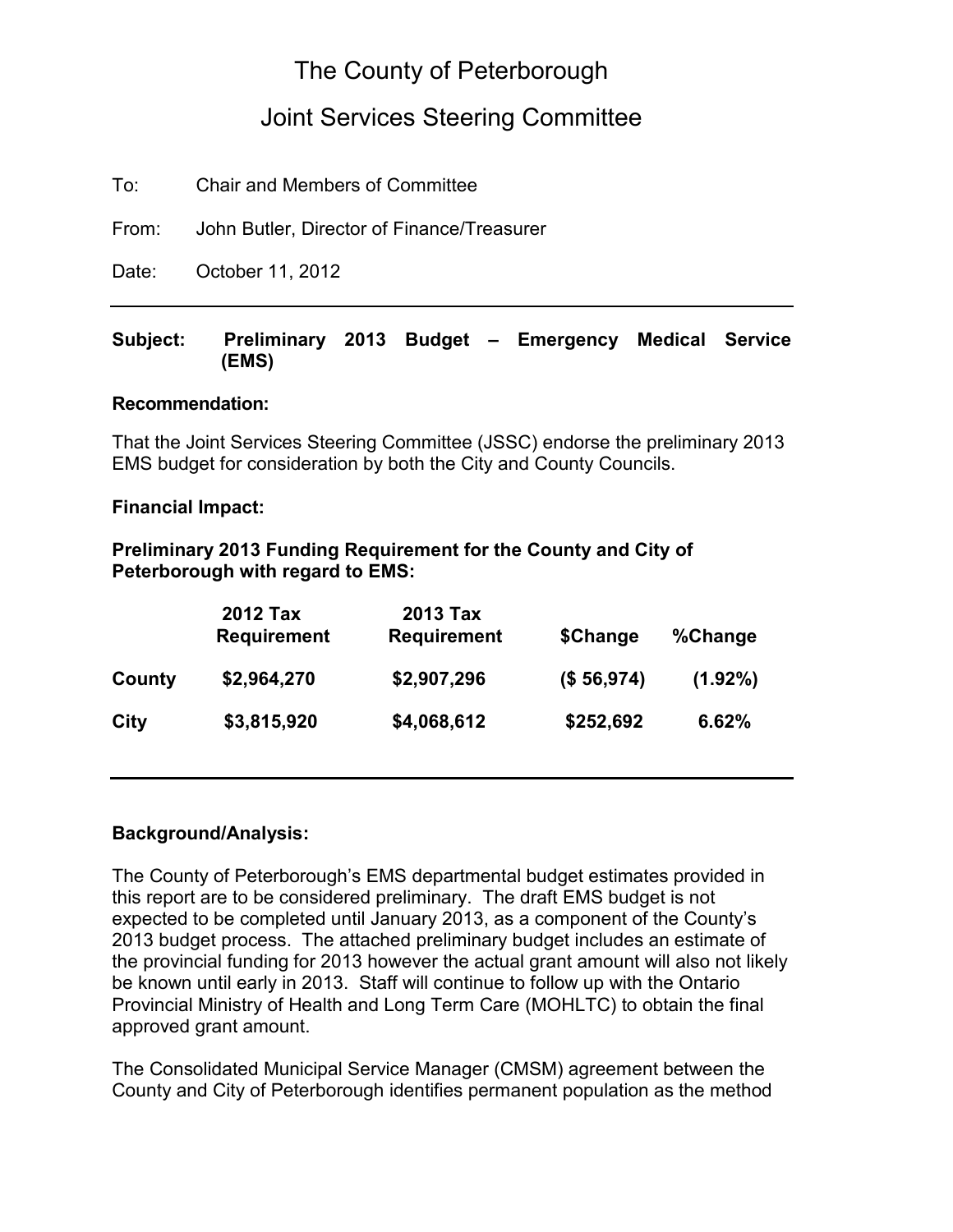of distributing EMS municipal costs. This is expressed in the preliminary budget estimate as a proportionate percentage of population for both the County and City. In accordance with the CMSM agreement, the 2013 EMS preliminary budget has been prepared to reflect the most recent, 2011 Statistics Canada Population Census information. The 2011 census data indicates a shift in relative population from the County to the City. In the 2011 census, the total population of the County and City is identified as 134,933 residents. Of this, the City of Peterborough is noted as having 78,698 residents or 58.32% of the total population leaving 56,235 or 41.68% of the population in the County. These updated population statistics represent a significant swing in population from the County to the City from the previous 2006 Statistics Canada Census data (2006 census data identified 56.28% of the area's population in the City and 43.72% in the County). As with the swing in population, so too changes the municipal cost sharing distribution, reducing the County's proportionate share and increasing the City's proportionate share.

The change in relative proportion of population accounts for approximately \$142,541 of the City's 2013 proposed \$252,692 funding increase over the 2012 budgetary amount. It also accounts for a corresponding reduction in the County's proposed funding requirement for 2013, resulting in an overall net reduction in the County's proportionate contribution amount. It should be noted, based on the 2006 Census data used in the 2012 budget preparation, the proposed funding requirement for both County and City would be an increase of **2.89%** over the approved 2012 budget. Gross spending in this proposed budget represents an overall increase of 3.69% over the 2012 gross budgeted expenditures. This gross increase in expenditures also includes an additional \$135,711 for the Off Load Nurse program that is 100% provincially funded.

Reserve contributions and allowances contained within the 2013 preliminary budget have been calculated in compliance with the revised MOHLTC guidelines. To reduce the impact of future service enhancements an additional reserve transfer amount of \$35,000 was considered. These funds were to be utilized to establish a municipal only, future service enhancement reserve fund. Provincial guidelines prohibit the use of provincially subsidized reserve funds to acquire capital enhancements. Accordingly, any future incremental vehicles or other capital equipment added to the service comes with a 100% municipal funding requirement. In consideration of the impact of the new census data on the City's funding requirement however, this cost will be deferred to a future budget for the committee's consideration.

Appendix A to this report provides preliminary numbers for your review. The estimates summarized in Appendix A are formulated with consideration for wage and salary increases (per the CUPE-4911 Collective Agreement Schedule-A wage increases and approved non-union cost of living increases), plus an early estimate of the impact from increased Ontario Municipal Employee Retirement System (OMERS) contribution rates for 2013 (OMERS could amount to up to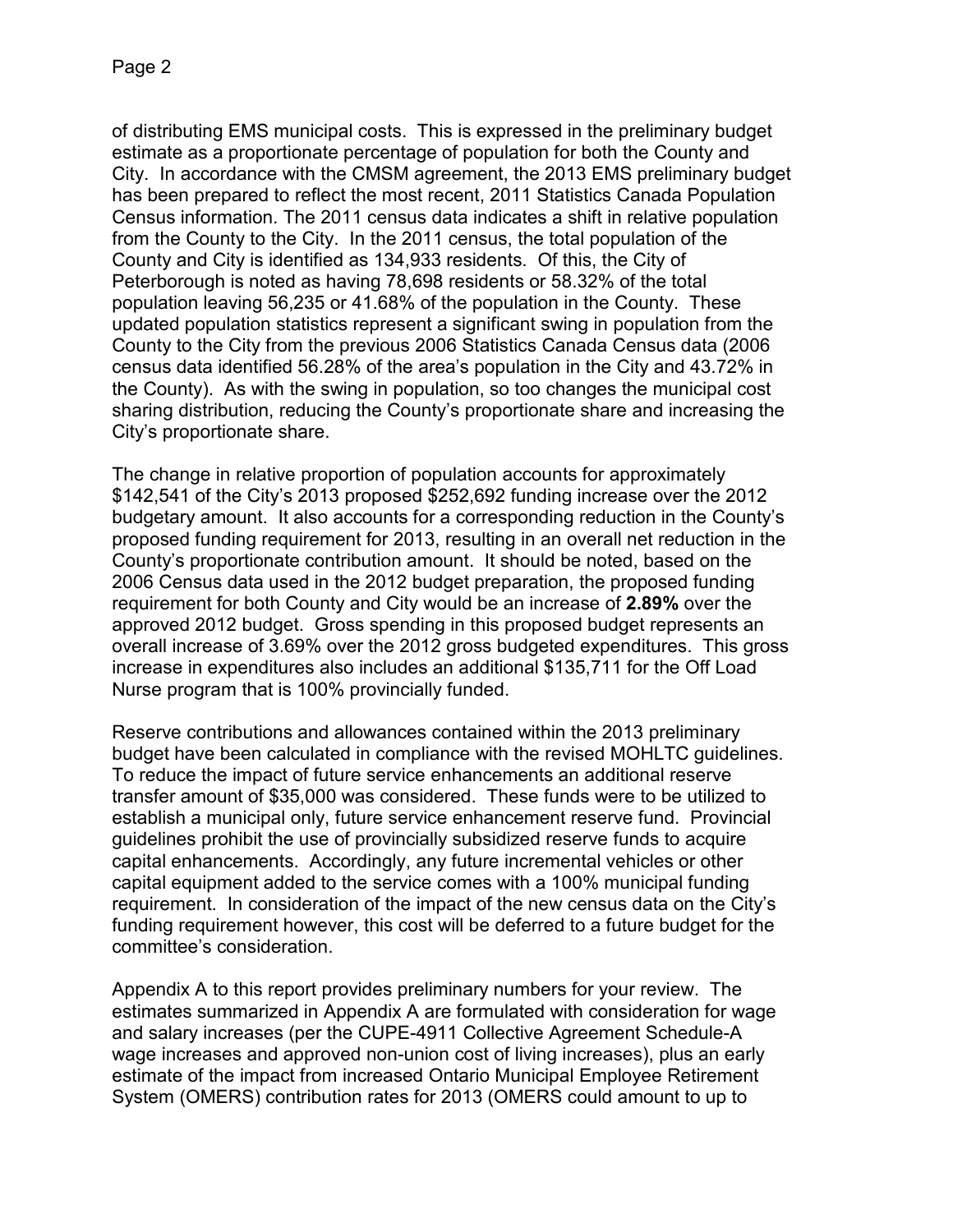\$56,000 of incremental costs in 2013). Further adjustments are expected relating to employee benefits costs premiums, Canada Pension Plan premiums, Employment Insurance contributions, and WSIB surcharges.

Included in the proposed increase in administration expenditures is the full year cost of the Commander position. The Commander was phased in over the latter six months of 2012 and is budgeted for a full 12 months in 2013. This carries an incremental cost of approximately \$69,100. Also included in the cost of administration is a bump up of 288 part time superintendent hours to provide extra shift of coverage for the existing full time superintendent compliment and accounts for an incremental cost of \$18,300. Other administrative costs increases, primarily driven by cost of living wage increments, are partially offset by reductions in IT hardware expenditures, photocopier costs, public relations spending, audit fees allowance, and consulting fees.

Paramedic wages are increased from 2012, based on Schedule-A of the CUPE-4911 Collective agreement, along with projected increases in the OMERS pension plan employer contribution rate. An allowance of \$25,000 has been added to the paramedic costs to facilitate the training of 12 primary care paramedics in advanced intravenous techniques. This is anticipated to be an annual occurrence going forward to successive budgets. An allowance of \$35,000 has also been added to address the reality of part time up-staffing requirements by the service. This has been reduced from our original estimated cost of \$70,000 in view of the increased support provided by the Provincial with respect to the Off Load Nurse program funding.

Three ambulances are scheduled for replacement in 2013 at an expected cost of \$130,000 each. This is fully funded from the County/City shared equipment reserve. While the reserve contributions and fuel costs are proposed to increase, offsetting cost savings are expected in the area of vehicle maintenance and repairs, and insurance claims defence.

In the patient care area, the scheduled replacement of the bariatric stretcher is accommodated at an expected cost of \$13,500, also funded fully from the County/City shared equipment reserve. Reductions projected in the patient care area consist of decreases in pandemic drug supplies, non-disposable medical equipment, and laundry and bedding spending. Much of these savings may be attributed to the efforts of the new materials management program. Costs savings in this area are partially offset by projected increases in the cost of medical gases, and other disposable medical supplies. The net result is an estimated (1.78%) decrease in patient care expenditures.

In spite of an inclusion of \$25,000 in the facilities area for security upgrades, the overall facility spending is expected to decline by (1.74%). This may be attributed to expected savings in the areas of repairs, maintenance, and heating costs stemming from tighter controls and close monitoring of these activities. The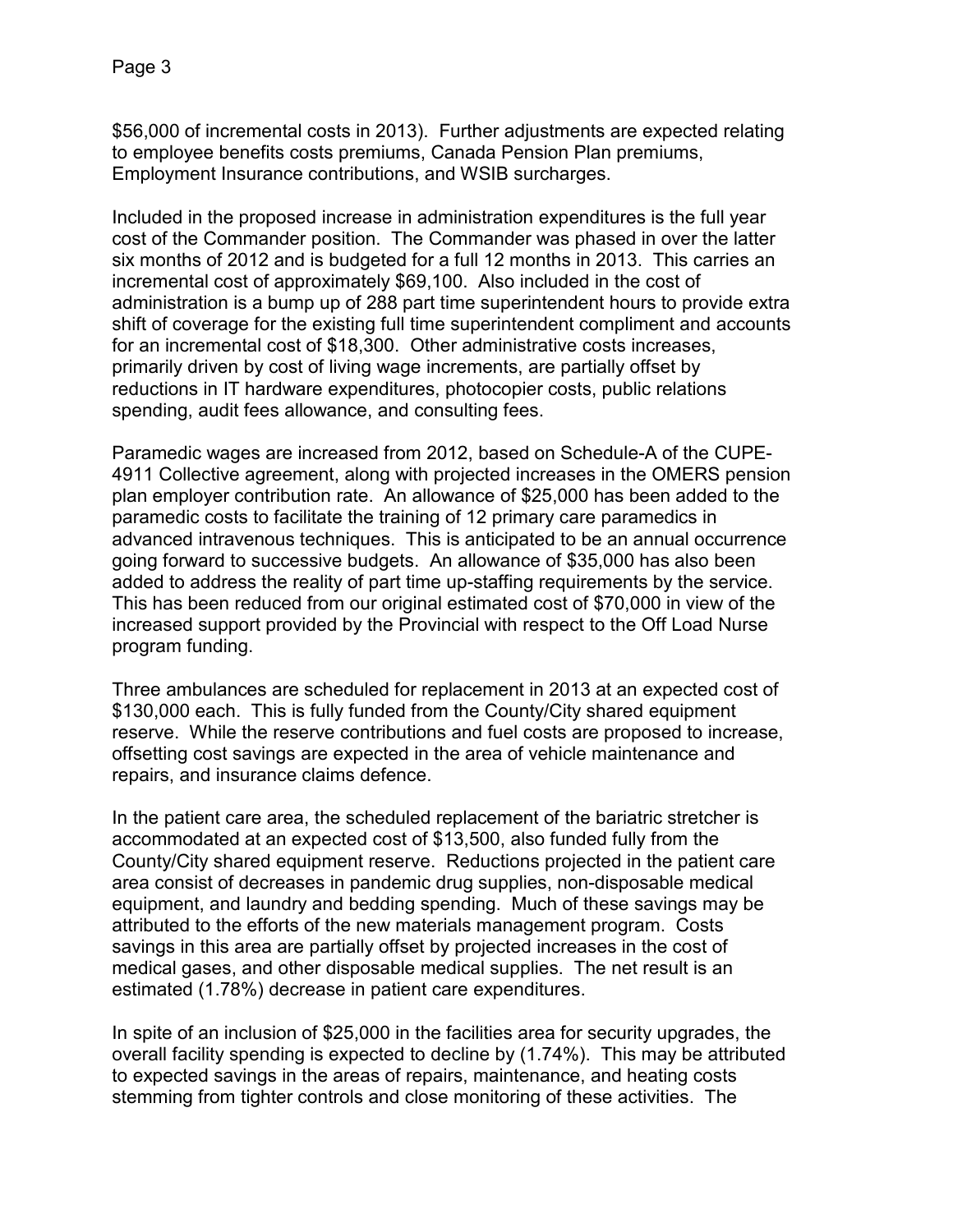\$25,000 that has been added is proposed to fund the first step in a round of security updates for all of the EMS base facilities which includes card access systems and video surveillance. In 2013 these updates are planned to commence at the Armour Road facility with the other locations following suit in subsequent fiscal years.

While there are numerous pressures driving the various financial elements of the EMS service's 2013 preliminary budget estimates, senior management and staff remain dedicated to ensuring that the County and City of Peterborough enjoy the highest standard of performance provided both professionally and cost effectively.

Further details will be released as the County's 2013 budget process moves forward to completion and as more detailed information becomes available from our external partners and service providers.

Respectfully submitted,

*Original signed by* 

John Butler Director of Finance/Treasurer County of Peterborough

Appendix A: EMS 2013 Preliminary Budget